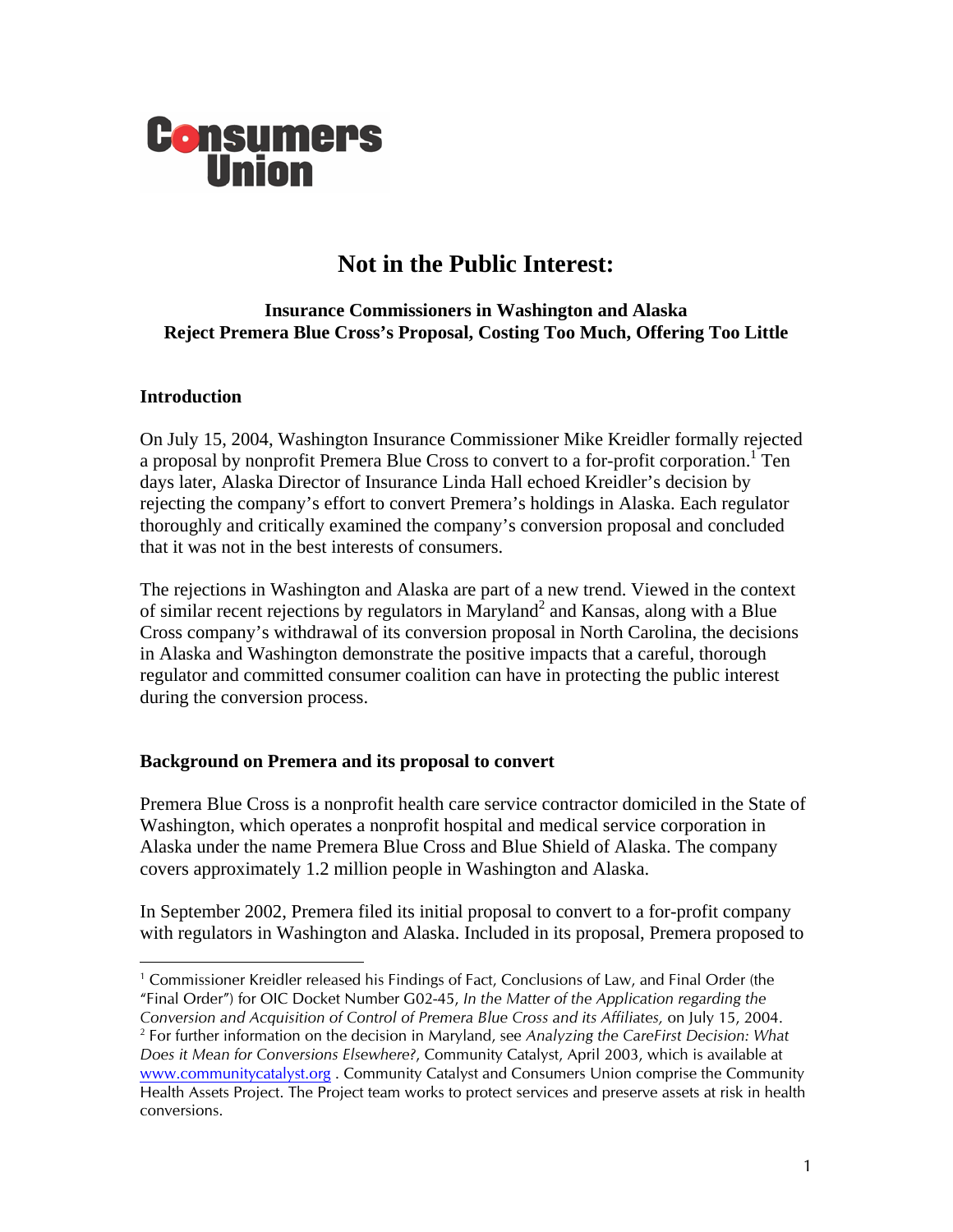set aside stock in a nonprofit "Foundation Shareholder," which would make distributions to new health foundations in Washington and Alaska. But the company did not detail how the value of the stock would have been established, or whether the value would have reflected important assets such as the value of the Blue Cross trademark, goodwill, the value of its contracts with providers, and its subscriber lists.

Premera proposed to maintain control over the Foundation Shareholder's activities, including voting its stock, selling stock, and making distributions to proposed Washington and Alaska foundations. Premera also proposed that the Foundation Shareholder be authorized to conduct lobbying and propaganda activities to support health insurance interests.

While the Office of the Insurance Commissioner in Washington (the "OIC") was analyzing Premera's proposal, individuals and organizations asserting a "significant interest" filed a motion to intervene in the conversion of Premera Blue Cross of Washington and Alaska.<sup>[3](#page-1-0)</sup> In granting the motions to intervene, Kreidler grouped the intervenors into four categories and required each group to appoint a lead attorney. The groups included Washington consumers, Washington hospitals, Washington providers, and Alaska parties.

In February 2003, the Commissioner informed Premera that there were "significant substantive problems" with its conversion proposal and gave the company an opportunity to revise its proposal. One year later, Premera filed an amended proposal to convert with the insurance regulators in both states. In its amended proposal, the company altered its approach to establishing the Foundation Shareholder and instead set up two foundations, one in Alaska and one in Washington.

But the new scheme had its own problems. While the foundations were no longer intended to be lobbyists for Premera, the proposal envisioned foundations very much directed and controlled by the new for-profit company. For example, the new for-profit Premera would retain a right to sue the foundations and grant recipients for activities and grants that the company found materially adverse to the interests of health insurers.

#### **Both regulators welcomed intervenors with a stake in the outcome**

Among the four parties of intervenors, Washington consumers were represented by the Premera Watch Coalition ("PWC").<sup>[4](#page-1-1)</sup> Because PWC actively participated in all facets of the process in Washington, the role that the group played and the strategies they used

<span id="page-1-0"></span> $3$  As authorized in RCW 48.31C.030(4). Washington law grants parties with a "significant interest" a right to participate in adjudicative hearings and it leaves the determination of such parties to the discretion of the Commissioner.

<span id="page-1-1"></span><sup>4</sup> The Premera Watch Coalition maintains a web site at [www.premerawatch.org.](http://www.premerawatch.org/) *See also*  [www.wacitizenaction.org.](http://www.wacitizenaction.org/)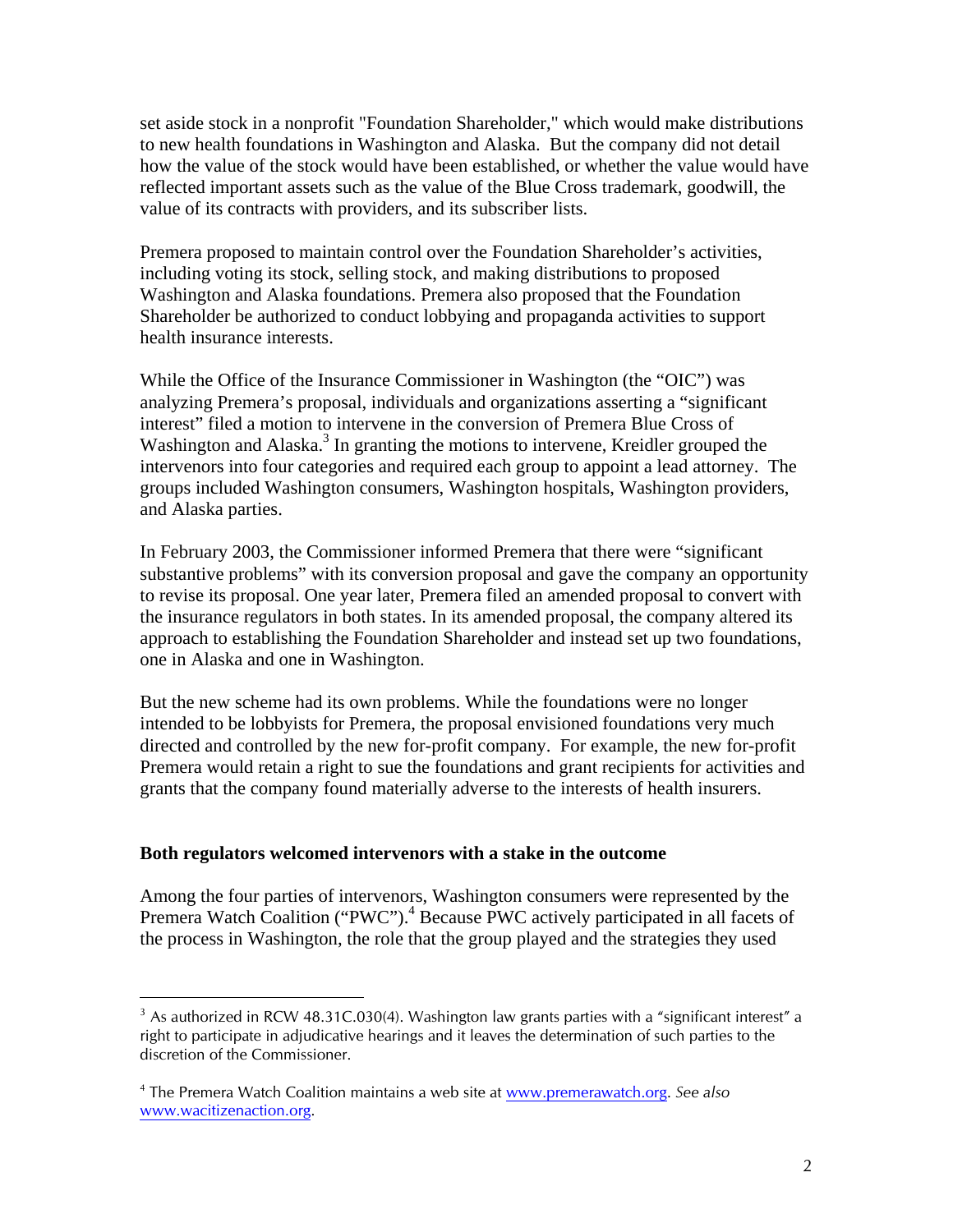provide a strong example for community groups addressing a conversion for the first time. $5$ 

Once they had reviewed Premera's proposal, members of the PWC established a set of principles to guide their approach to the conversion. The principles highlighted PWC's conclusions that the conversion proposal was not in the public interest, that it would harm Premera enrollees and other health care consumers, that it would increase rates and decrease benefits, and that more money would be spent by a for-profit Premera on marketing, lobbying, shareholder profits, and executive compensation. They urged the OIC to reject the conversion proposal. In the alternative, if the OIC accepted the proposal, the PWC urged the OIC to attach the following conditions:

- 1. Premera must guarantee that there will be no negative impact on current and prospective enrollees for six years by assuring that:
	- a. Premium increases will not increase by more than the medical inflation rate;
	- b. Its current service area will continue to be served;
	- c. It will neither reduce nor limit its benefits packages to current enrollees;
	- d. It will maintain its current medical loss ratio. $6$
- 2. Premera executives, employees and members should not profit from the conversion.
- 3. A comprehensive assessment of Premera's value should be completed and the company must transfer 100% of the value of its assets to a foundation.
- 4. Premera must not control the assets or the governance of the foundation.

The PWC conducted thorough reviews of all of the filings made pursuant to the proposal. It offered community trainings in the procedural and substantive aspects of the conversion proposal and supported the participation of local leaders in public hearings around Washington. It published everything from simple fact sheets for those who were just learning about conversions to more detailed reports on corporate accountability, executive compensation, and the hearing process in Washington.

Another successful aspect of the PWC's strategy was its effort to develop angles on the conversion proposal that piqued the interest of the press and were included in articles about Premera. In one, the *Seattle Times* reported on the amount of money Premera had spent pushing its proposal through the application and review process.<sup>7</sup> In his Final Order

<span id="page-2-0"></span><sup>|&</sup>lt;br>5  $5$  Each of the Washington and Alaska intervenors played a critical role in the review process. PWC, well versed in conversion issues from its prior work on another Blue plan transaction, is the focus of this case study because of its intensive focus on publicizing its principles, opinions, and activities, *via* the internet, print, and broadcast media.

<span id="page-2-1"></span> $6$  Medical loss ratio refers to the percentage of dollars actually spent on medical care versus administrative costs or profit by an HMO. The higher the ratio, the more money is being spent on actual delivery of care.

<span id="page-2-2"></span><sup>&</sup>lt;sup>7</sup> Candace Heckman, "Premera conversion costs swell; \$31 million spent in health insurer's quest for for-profit status." Seattle Post-Intelligencer, April 26, 2004.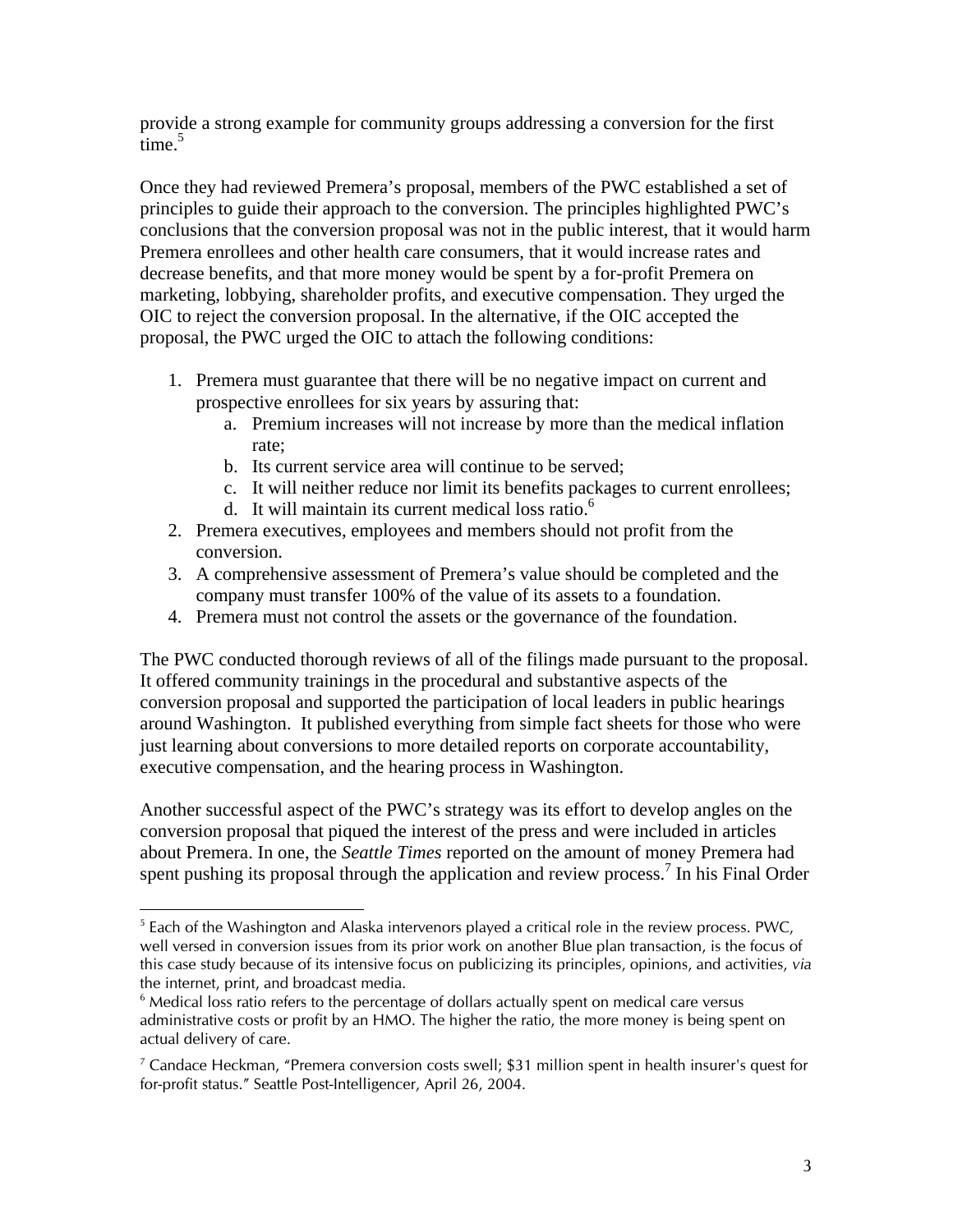(see below), the Washington Insurance Commissioner mentioned the amount spent by Premera and related it to Premera's weakened performance on a measurement of its Risk-Based Capital.<sup>8</sup> Another article highlighted the windfall that Premera's top executives would receive as a result of the conversion.<sup>9</sup> The executive compensation issue was particularly tangible for Washingtonians with only a cursory understanding of Premera's proposal. $10$ 

## **A health impact analysis helped the regulators understand the affects on their states**

A sub-grant from Consumers Union, leveraging contributions from other sources, enabled the Premera Watch Coalition and other intervenors to commission a health impact analysis of the conversion proposal.<sup>11</sup> The University of Washington Health Policy Analysis Program ("HPAP") conducted the study analyzing the role and recent behavior of Premera in the Washington and Alaska markets to provide a baseline from which to assess the impact of a conversion. Then it examined a number of likely postconversion scenarios and identified several problems common to Blue Cross and Blue Shield conversions.

Such a health impact analysis was not required by law in Washington or Alaska, as it is in other states[.12](#page-3-4) Here, the intervenors chose to commission one and it proved to have significant impact on the regulatory record.

Among the potential effects that HPAP found would result from a conversion of Premera were:

- A reduction in spending on medical care;
- An increase in spending on administration;
- Lower quality of care;
- Withdrawals from less profitable markets; and
- More aggressive medical underwriting.

<span id="page-3-0"></span> $\frac{1}{8}$  $8$  "If Premera had not incurred the \$31 million  $+$  costs of its present effort to convert, its RBC level would probably have been greater than 450% at the time of the public conversion hearing in May  $2004."$  Final Order, page 13.

<span id="page-3-1"></span>Kyung Song, "*Report shows stock options could enrich Premera executives*," *Seattle Times*, February 19, 2004.

<span id="page-3-2"></span><sup>10</sup> For additional information on executive compensation, see "*How Much is Too Much? Executive Compensation Following the Conversion of Blue Cross and Blue Shield Plans from Nonprofit to For-Profit Status,"* Charles Bell, Consumers Union, 2003, which can be found at

<span id="page-3-3"></span>[www.consumersunion.org/conv/pub/publicationsstates/000655.html](http://www.consumersunion.org/conv/pub/publicationsstates/000655.html) . 11 Aaron Katz, "*Premera Conversion Study: Report 1, Premera Involvement in Washington and Alaska Health Insurance Markets*, November 10, 2003"; "*Premera Conversion Study: Report 2, Review of the Literature and Experiences of Other States, and Discussion of Potential Effects of a Premera Conversion*," November 10, 2003; and "*Supplemental Report of Aaron Katz*," March 3, 2004.

<span id="page-3-4"></span><sup>12</sup> *See, e.g.,* SB 317, signed into law in Montana in April 2005, which requires a health impact analysis. California, Colorado, Connecticut, Hawaii, Louisiana, Maine, Maryland, Nebraska, North Carolina, Oregon, Rhode Island, and Vermont also require a state regulator to consider health impact when rendering a decision on a conversion proposal.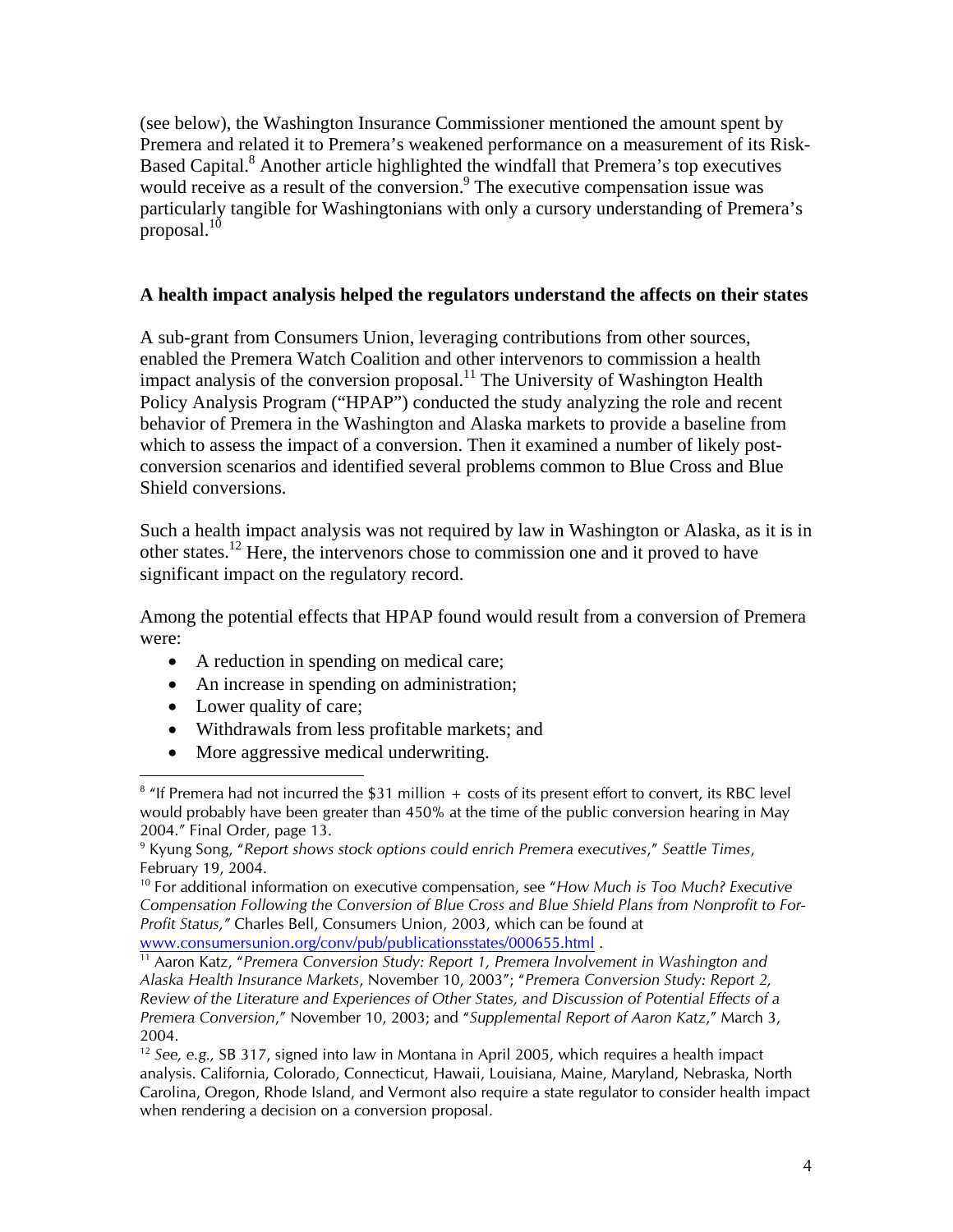## **Washington's open public process was fair for all parties**

The OIC was exemplary in its efforts to keep the public informed about Premera's conversion proposal. Preparing for adjudicative proceedings, Commissioner Kreidler convened well-advertised public hearings in four locations in Washington. PWC and other intervenors, having conducted significant advance outreach, facilitated the participation of local individuals and groups at each of the hearings. At each location, members of the public had an opportunity to hear from, and question, Premera representatives about the conversion proposal and its potential impact on Washington consumers. For those who did not wish, or were not able, to speak publicly at the hearings, Commissioner Kreidler invited people from across the state to submit public comments via the OIC web site.

The OIC web site also became the repository for all legal documents in the transaction, including Premera's original and amended application's to convert, pre-filed testimony from all parties, consultants' reports, legal briefs, a copy of applicable Washington laws, concise information about the regulatory process and the regulatory role in this matter, news releases, and, once the adjudicatory hearings were underway, word-for-word transcripts of the proceedings. For regulators aiming to keep the public informed about conversion proposals in their states, the OIC's web site provides an excellent model. For additional information about the structure and content on the OIC's web site, which reveals Commissioner Kreidler's commitment to thorough public disclosure of every facet of the regulatory process in Washington, visit www.consumersunion.org/conv.

# **Washington adjudicatory hearing and final order**

Having heard public comments from individuals and groups statewide, Commissioner Kreidler convened an exhaustive 11-day adjudicative proceeding in May 2004. At this proceeding, he took testimony from Premera, interested intervenors from Washington and Alaska, and his own staff, as well as experts representing all sides. Forty-one witnesses, including representatives of HPAP and Consumers Union, provided testimony and 290 exhibits were admitted into the record.

Applying Washington's Holding Company Act, $^{13}$  the Commissioner issued a 58-page Final Order, finding that:

- While state law requires Premera to transfer the fair market value of the company's assets to a nonprofit organization, Premera's characterization of this required transfer as a "voluntary gift" does not comply with state law;
- While Premera testified that local management would best serve Washington subscribers, "for-profit status brings with it a high likelihood that Premera would be acquired by a national insurer";

<span id="page-4-0"></span><sup>&</sup>lt;sup>13</sup> Chapter 48.31B RCW, the Insurer Holding Company Act, and Chapter 48.31C, the Health Carrier Holding Company Act, governed Premera's proposal. The OIC referred to both acts, collectively, as the "Holding Company Act."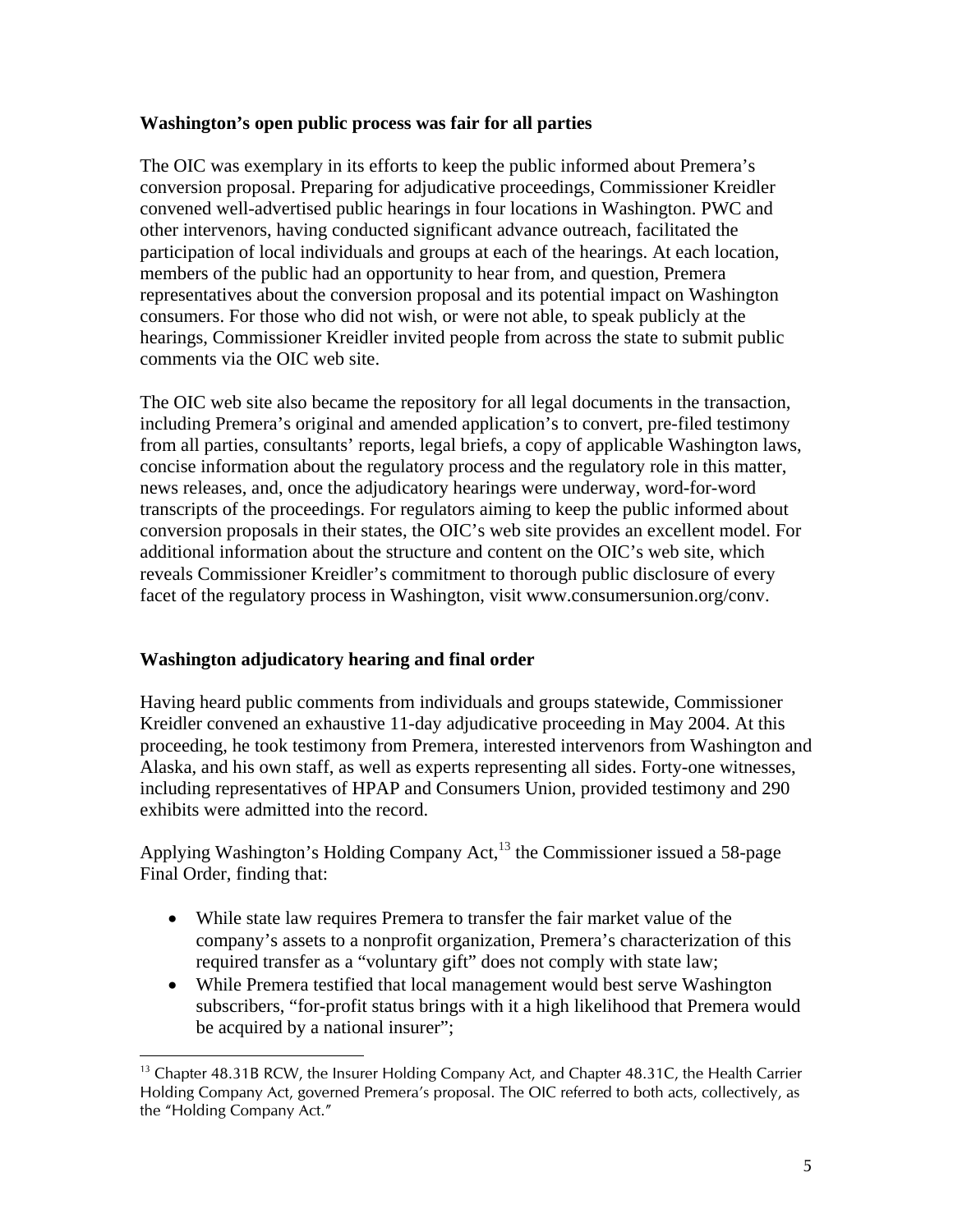- While Premera, following Blue Cross and Blue Shield Association (BCBSA) rules has placed restrictions on the Washington foundation's ability to control and trade its stock, these restrictions would dilute the value of the assets going to the Washington foundation and the Commissioner is not bound by such restrictions; and
- Premera is financially sound and can remain sound without converting to a forprofit company.

The Commissioner thus concluded that Premera's plan for conversion was a) unfair and unreasonable to subscribers and not in the public interest, and b) likely to be hazardous or prejudicial to the insurance-buying public, in that:

- Premera's premiums in the individual and small group markets would likely increase in Eastern Washington;
- Premera's medical loss ratio would likely decrease;
- Premera would not transfer the fair market value of its assets to the Washington foundation; and
- Premera's proposal involved too much control by the for-profit company over the Washington foundation.

# **The Alaska decision**

Alaska Insurance Director Linda Hall's Final Order followed by ten days the Washington decision. In one respect, it was directly influenced by the Washington Final Order: the Director concluded that the transactions outlined in the proposal, predominantly involving Washington corporations, could not occur without approval in Washington.

She concluded that the proposal, in its current form, was not fair and reasonable to Alaska policyholders and not in the public interest because it would likely result in higher premium rates, an increase in the number or uninsureds, and a loss of rate review. She concluded that the detriments outweighed the benefits of conversion.

Finally, she concluded that Premera had failed to articulate any concrete benefit to Alaskan policyholders that would counterbalance the negative impacts of the conversion.

But she left the door open for the company to file an amendment to its conversion proposal that satisfies a number of conditions. Among the conditions were requirements that Premera:

- Extend, for several years, the economic assurances it included in its current proposal;
- Provide some economic benefit to Alaskan subscribers; and
- Significantly reduce its level of control over the Alaska foundation.